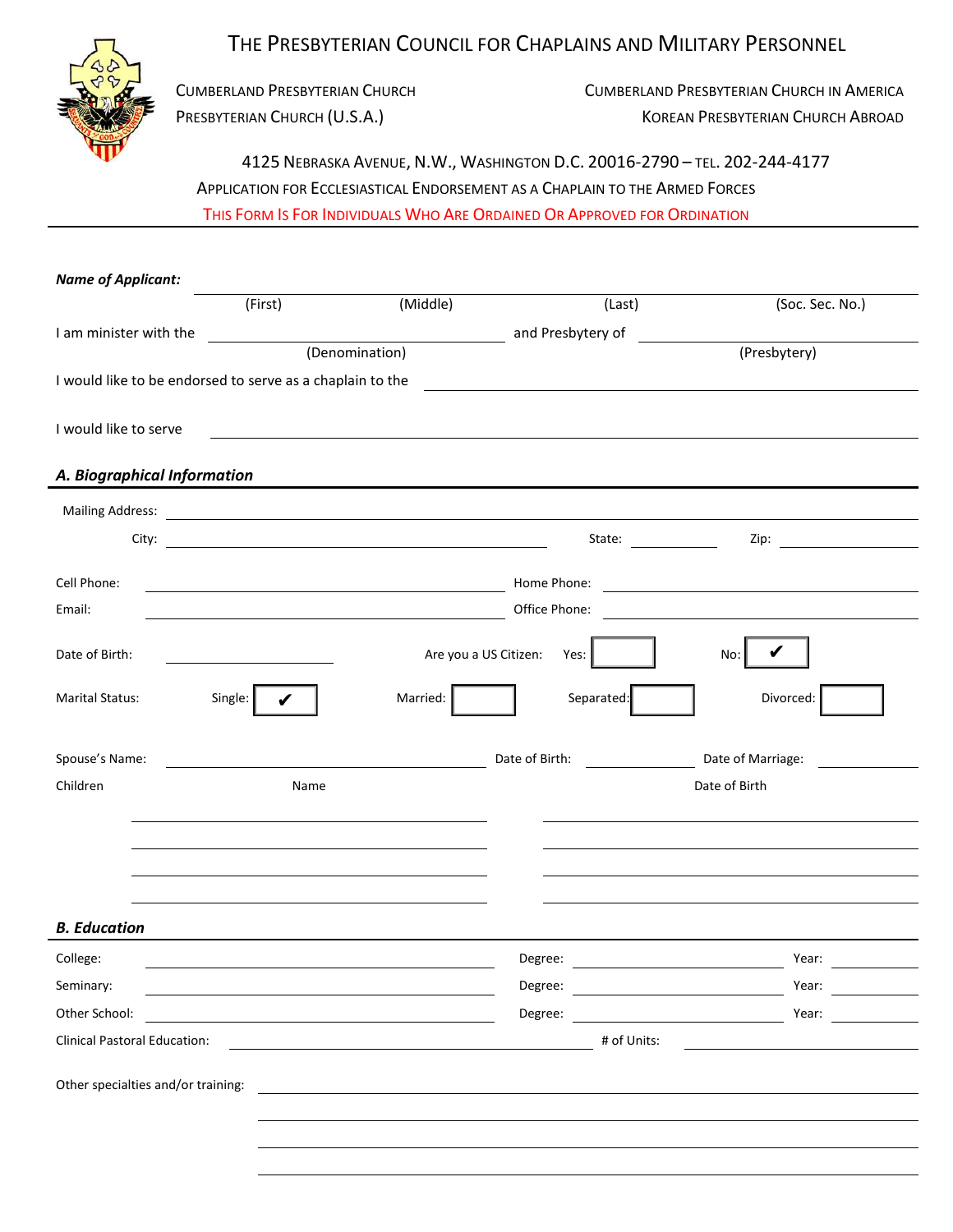| <b>C. Ecclesiastical Status</b> |
|---------------------------------|
|---------------------------------|

| Ordained by                                                                                                                                                                                                                                                                                                                                                                                                                                                                                                                                                                 | Date:    |                       |       |
|-----------------------------------------------------------------------------------------------------------------------------------------------------------------------------------------------------------------------------------------------------------------------------------------------------------------------------------------------------------------------------------------------------------------------------------------------------------------------------------------------------------------------------------------------------------------------------|----------|-----------------------|-------|
| Years of ordained pastoral experience:<br>(Note: All military chaplaincies require a minimum of 2 years practical post ordination experience before accepting an individual for Active Duty. They<br>are looking for individuals who have experience with preaching, counseling, conduction funerals, and weddings. On occasions a waiver maybe given<br>by the military based on their needs. If you believe you may qualify for a waiver, please fill out the waiver request form. This 2 year requirement does<br>not apply to National Guard and Reserve appointments.) |          |                       |       |
| <b>Present Position:</b>                                                                                                                                                                                                                                                                                                                                                                                                                                                                                                                                                    |          |                       |       |
| Current Employer/Church:<br>Dates of Service:                                                                                                                                                                                                                                                                                                                                                                                                                                                                                                                               |          |                       |       |
| Work History: (List key pastoral and other ministerial experience – ordained or not ordained)                                                                                                                                                                                                                                                                                                                                                                                                                                                                               |          |                       |       |
| Church/Employer/Institution                                                                                                                                                                                                                                                                                                                                                                                                                                                                                                                                                 | Position | Location (City/State) | Dates |
|                                                                                                                                                                                                                                                                                                                                                                                                                                                                                                                                                                             |          |                       |       |
|                                                                                                                                                                                                                                                                                                                                                                                                                                                                                                                                                                             |          |                       |       |
|                                                                                                                                                                                                                                                                                                                                                                                                                                                                                                                                                                             |          |                       |       |
|                                                                                                                                                                                                                                                                                                                                                                                                                                                                                                                                                                             |          |                       |       |
|                                                                                                                                                                                                                                                                                                                                                                                                                                                                                                                                                                             |          |                       |       |
|                                                                                                                                                                                                                                                                                                                                                                                                                                                                                                                                                                             |          |                       |       |

Military Chaplains must maintain high personal and moral standards, if you are applying for military service can you answer yes to the following:

Yes  $\bigcirc$  No  $\bigcirc$  I believe I can receive a favorable military medical examination. (If you have a chronic medical condition, please let us know.)

Yes ( No  $\odot$  I believe I can receive a favorable National Agency Check (Security Clearance).

Yes  $\bigcap$ No  $\bigcap$  I believe I can pass a military physical fitness test and maintain fitness standards for the length of my military service.

#### *D. Military Service Information*

| Have you filed a military application | Where? |                                              |  |
|---------------------------------------|--------|----------------------------------------------|--|
|                                       |        |                                              |  |
| Prior military service:               |        | (please include branch, dates and rank/rate) |  |
| Present military status:              |        |                                              |  |
|                                       |        | (please include branch, dates and rank/rate) |  |

#### *E. References*

(Give names with appropriate titles- Mr., Ms., Dr., Rev., and include email address and phone number. A confidential appraisal form will be emailed to each reference listed. **Please request prior approval from each named reference** and emphasize confidentiality of the application if applicable. We understand that you may need to use a substitute for the specific position because of a personal reason. Please contact us and allow us to help you identify an appropriate substitute. \*If you are not in the pastorate, please insert names of supervisory personnel.)

| *1. Senior Pastor or Clerk of Session:                 | Email: |
|--------------------------------------------------------|--------|
| Address:                                               | Phone: |
| *2. Lay Member of your church:                         | Email: |
| Address:                                               | Phone  |
| 3. Fellow Pastor                                       | Email: |
| Address:                                               | Phone: |
| 4. One non-member of your<br>church in your community: | Email: |
| Address                                                | Phone: |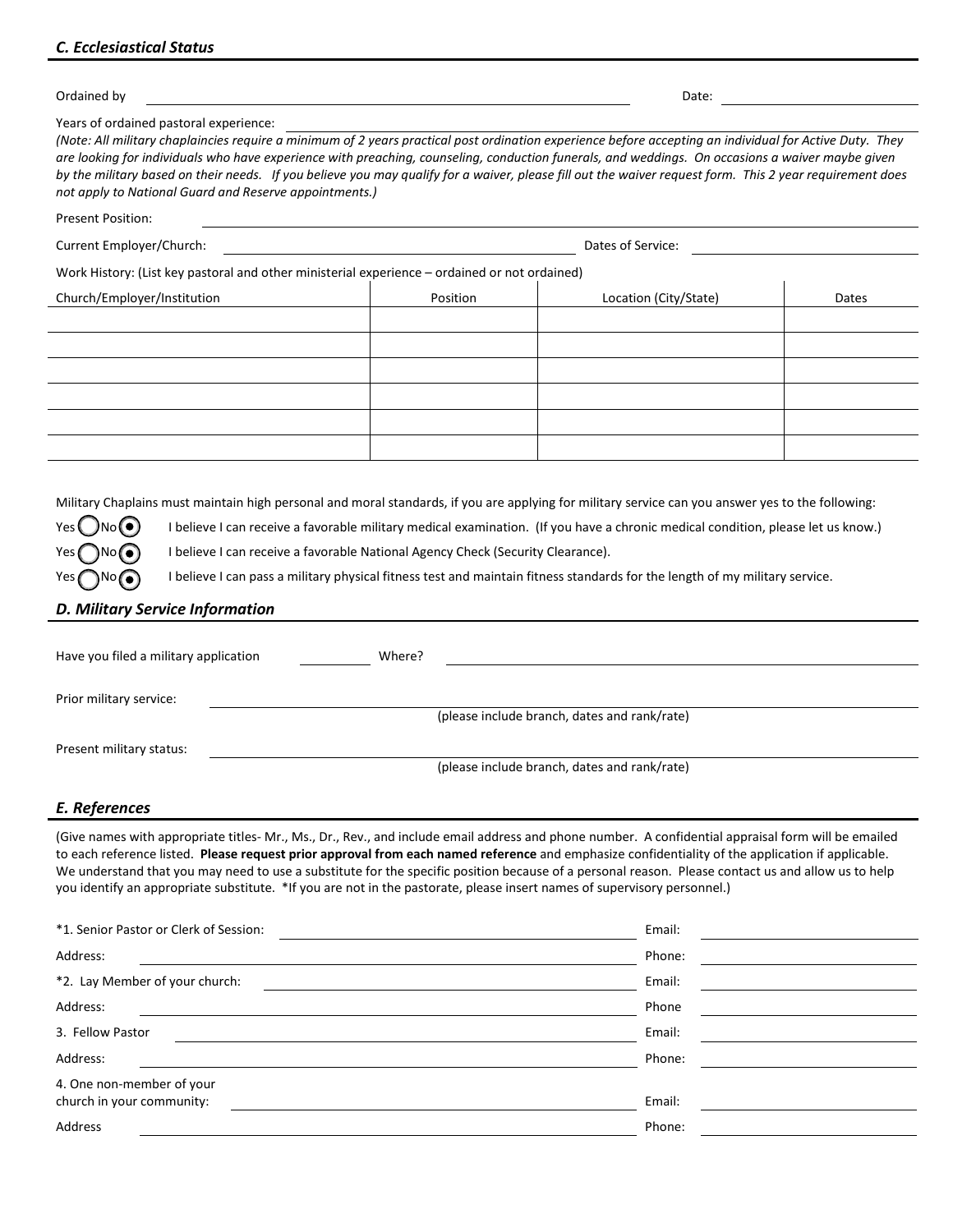# *F. Statement of Record*

| 1. Have you ever been charged with, accused of, moved because of, or transferred to another position because of<br>any sexual misconduct or sexual harassment? | $\overline{N}$ | Yes** $\boxed{\mathbf{v}}$        |
|----------------------------------------------------------------------------------------------------------------------------------------------------------------|----------------|-----------------------------------|
| 2. Have you ever been arrested or convicted of any other offense (not sexual in nature)?                                                                       | $\mathsf{No}$  | Yes <sup>**</sup> $\triangledown$ |
| 3. Have you ever filed for bankruptcy or are you in arrears on any loans or credit cards? This includes student<br>loans.                                      | $\mathsf{No}$  | $Yes**$ $\boxed{\bigvee}$         |

\*\*If YES, give a full explanation of the issues and results in a letter addressed to the Director of the Presbyterian Council for Chaplains and Military Personnel. Information shared will be considered sensitive and will be restricted to only the Council staff and the Interview Committee, as those who must know in order to make decisions regarding endorsement through the Presbyterian Council for Chaplains.

\*\*\* Note that the PCCMP may execute a criminal and financial background check on any applicant.

No application for ecclesiastical endorsement will be processed without this signed and dated document.

I certify that the above is true and accurate. I understand that falsification may result in immediate revocation of my endorsement.

Signed: Date:

(Please sign this section electronically. It will not lock the form. If you cannot sign electronically, you must sign this section and scan it into an Adobe file.)

#### *G. Military Duty and Family Impact Statement*

This statement is verification that you have discussed with your spouse and family the impacts of military service on them. If you wish, your spouse may make up their personal statement and are not required to agree to this statement. This statement is volunteer and not required for endorsement. We have placed this here because many have asked what the statement should be. This is just a suggestion.

**Statement:** My spouse and I have talked about the impact of my serving as a military chaplain, on Active Duty, Reserve or National Guard status. We both understand that my service may include separation from the family and each other for lengthy periods of time for such things as operational deployment, training schools, exercises, sea-duty and remote assignments. We also understand that there are inherent risks in serving the military. We have discussed that if I serve in an Active Duty status, that it may require us to move to locations around the country and world. We both have agreed that we are willing to accept these challenges. We have agreed that if we develop issues in our relationships, we will immediately seek assistance in maintaining our marriage. My spouse also understands that the PCCMP is a pastoral resource to assist them and they have free access and may contact any member of the PCCMP to discuss any issues.

| Spouse<br>Signature    | Date |
|------------------------|------|
| Applicant<br>Signature | Date |

## *H. The Covenant and Code of Ethics for Chaplains of the Armed Forces*

*Having accepted God's Call to minister to people who serve in the Armed Forces of our country, I covenant to serve God and these people with God's help; to deepen my obedience to the commandments, to love the Lord our God with all my heart, soul, mind and strength, and to love my neighbor as myself. In affirmation of this commitment, I will abide by this Code of Ethics, and I will faithfully support its purposes and ideals. As further affirmation of my commitment, I covenant with my colleagues in ministry that we will hold one another accountable for fulfillment of all public actions set forth in our Code of Ethics.*

I will hold in trust the traditions and practices of my religious body.

I will carefully adhere to whatever direction may be conveyed to me by my endorsing body for maintenance of my endorsement.

I understand as a chaplain in the Armed Forces and/or the Civil Air Patrol that I must function in a pluralistic environment with chaplains of other religious bodies to provide for ministry to all military personnel and their families entrusted to my care.

I will seek to provide for pastoral care and ministry to persons of religious bodies other than my own within my area of responsibility with the same investment of myself that I give to members of my own religious body. I will work collegially with chaplains of religious bodies other than my own as together we seek to provide as full a ministry as possible to our people. I will respect the beliefs and traditions of my colleagues and those to whom I minister. When conducting services of worship that include persons of other than my religious body, I will draw upon those beliefs, principles and practices that we have in common.

I will, if in a supervisory position, respect the practices and beliefs of each chaplain I supervise and exercise care not to require of them any service or practice that would be in violation of the faith practices of their particular religious body.

I will seek to support all colleagues in ministry by building constructive relationships wherever I serve, both with the staff where I work and with colleagues throughout the military environment.

I will maintain a disciplined ministry in such ways as keeping hours of prayer and devotion, endeavoring to maintain wholesome family relationships, and regularly engaging in educational and recreational activities for professional and personal development. I will seek to maintain good health habits.

I will recognize that my obligation is to provide ministry to all members of the Military Services, their families and other authorized personnel. I will only accept added responsibility in civilian ministry if it does not interfere with the overall effectiveness of my primary military ministry when mobilized for Active Duty.

I will defend my colleagues against unfair discrimination on the basis of gender, race, religion or national origin.

I will hold in confidence all privileged communication received by me during the conduct of my ministry. I will not disclose confidential communications in private or in public.

I will not proselytize from other religious bodies, but I retain the right to evangelize those who are non-affiliated.

I will show personal love for God in my life and ministry as I strive together with my colleagues to preserve the dignity, maintain the discipline and promote the integrity of the profession to which I have been called.